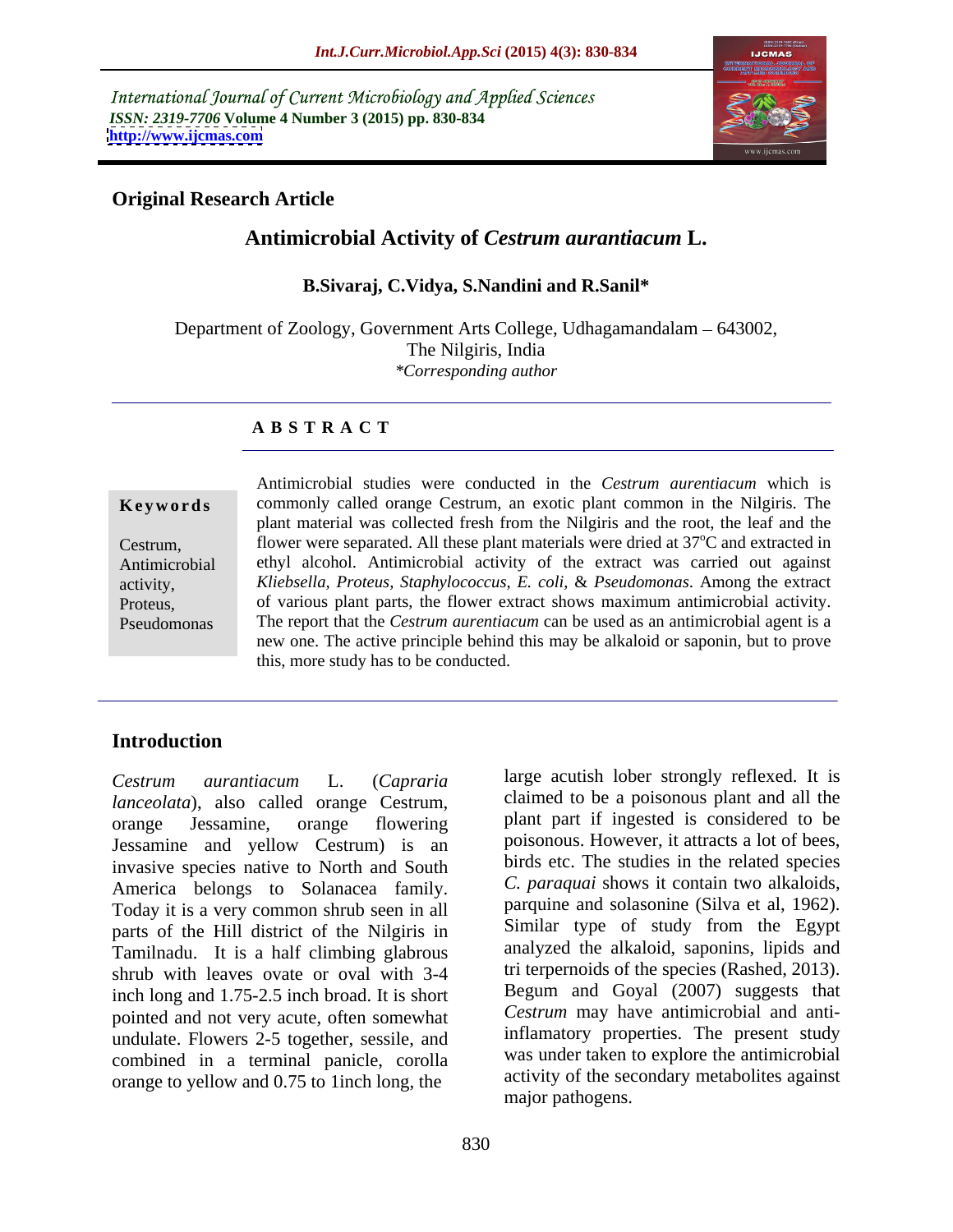The plants were surveyed and collected from medicinal agents and an impressive number the field, for the taxonomic analysis of modern drugs have been isolated from herbarium was prepared and authenticated plants. Bioactive molecules from plants has with the herbarium available in the been purified and developed as potential department of Botany, Government Arts drugs, which plays an important role in College, Udhagamandalam. The plant parts were washed and separated, into root, leaf 50% of all modern clinical drugs are of and the flower and dried at  $37^{\circ}$ C in an atural product origin (Stuffness & Douros, electric oven. The dried plant materials 1982) and natural products play an were powered using a mixer into fine granules and dissolved in ethyl alcohol. programs in the pharmaceutical industry This was kept as such for 45 days in dark in order to achieve complete extraction. nutrient agar High media. Once the growth the desired bacteria, the plates are incubated

The four plant extracts viz., leaf, root , stem and flower along with control (Solvent) antimicrobial activity.

flowers (Plate 1) extract shows anti microbial activity against *E.coli, Pseudomonas* and *Proteus* (Plate 2 to 4) but

**Materials and Methods** not against *Klebsiella* and *Staphylococcus aureus*. Nature is a source of a variety of human health care (Farombi, 2003). Over important role in drug development (Baker et al, 1995).

Microbiological cultures was carried in The effects of plant extracts on bacteria have commercially available petri-plates of been studied by a very large number of medium in the Petri dish is inoculated with (Reddy et al,2004; Al-Zoreky, 2009). Much in an oven set at  $37^{\circ}$ C. Pure strains of plants in India (Valsaraj et al, 1997; *Klebsiella, Staphylococcus aureus, E.coli,* Duraipandiyan et al, 2006). Interest in a *Pseudomonas* and *Proteus* strains were used large number of traditional natural products to inoculate the petri-plate has increased (Dewick, 2002). It has been were applied into a drug disc and applied in antimicrobial agents (Costa-Lotufo et al, the bacterial culture medium. All the 2005; Nair et al, 2008). The selection of inoculation was done in perfect sterile crude plant extracts for screening programs condition and incubated at  $37^{\circ}$ C for one day. has the potential of being more successful in The formation of clear zone was around the initial steps than the screening of pure disc was considered to an indication of compounds isolated from natural products researchers in different parts of the world work has been done on ethno-medicinal suggested that aqueous and ethanol extracts from plants used in allopathic medicine are potential sources of antiviral, antitumor and (Rojas et al, 1992).

**Results and Discussion Results and Discussion Results and Discussion Results and Discussion Results** and **Properties Results** and **Properties Results Results Results Results Results Results Results** The result shows that leaf, stem and root do is a new one and the active principle behind not show any antimicrobial activity against this has to be discovered. The active *Klebsiella, Staphylococcus aureus, E.coli,* principle can be alkaloid or saponin or any *Pseudomonas* and *Proteus*. However, the other bio-molecule, but to prove this more The report that the Cestrum aurentiacum flower can be used as an antimicrobial agent study have to be conducted.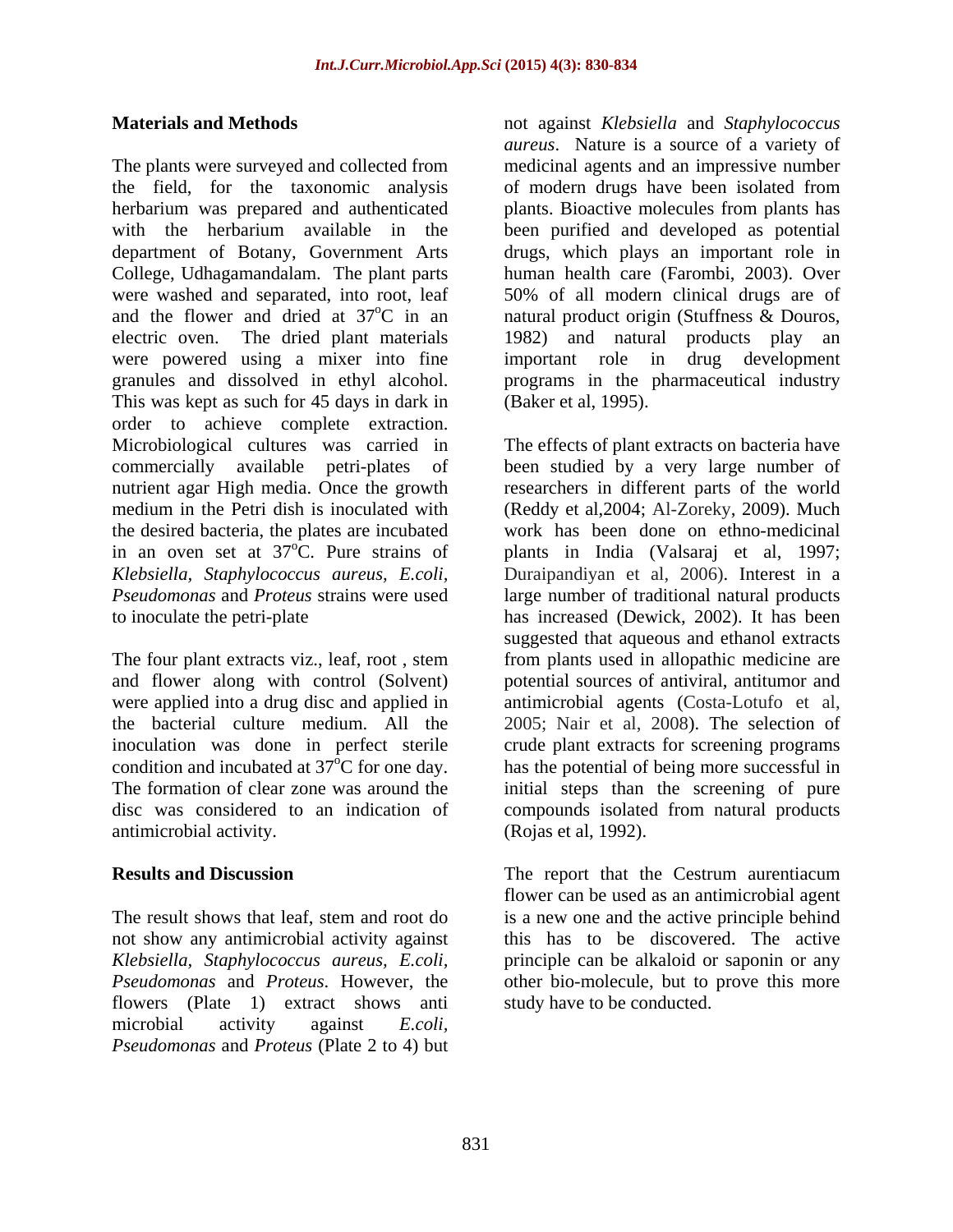# *Int.J.Curr.Microbiol.App.Sci* **(2015) 4(3): 830-834**

# **Plate.1** Cestrum flower



**Plate.2** Antimicrobial activity of flower extract against *E. coli*

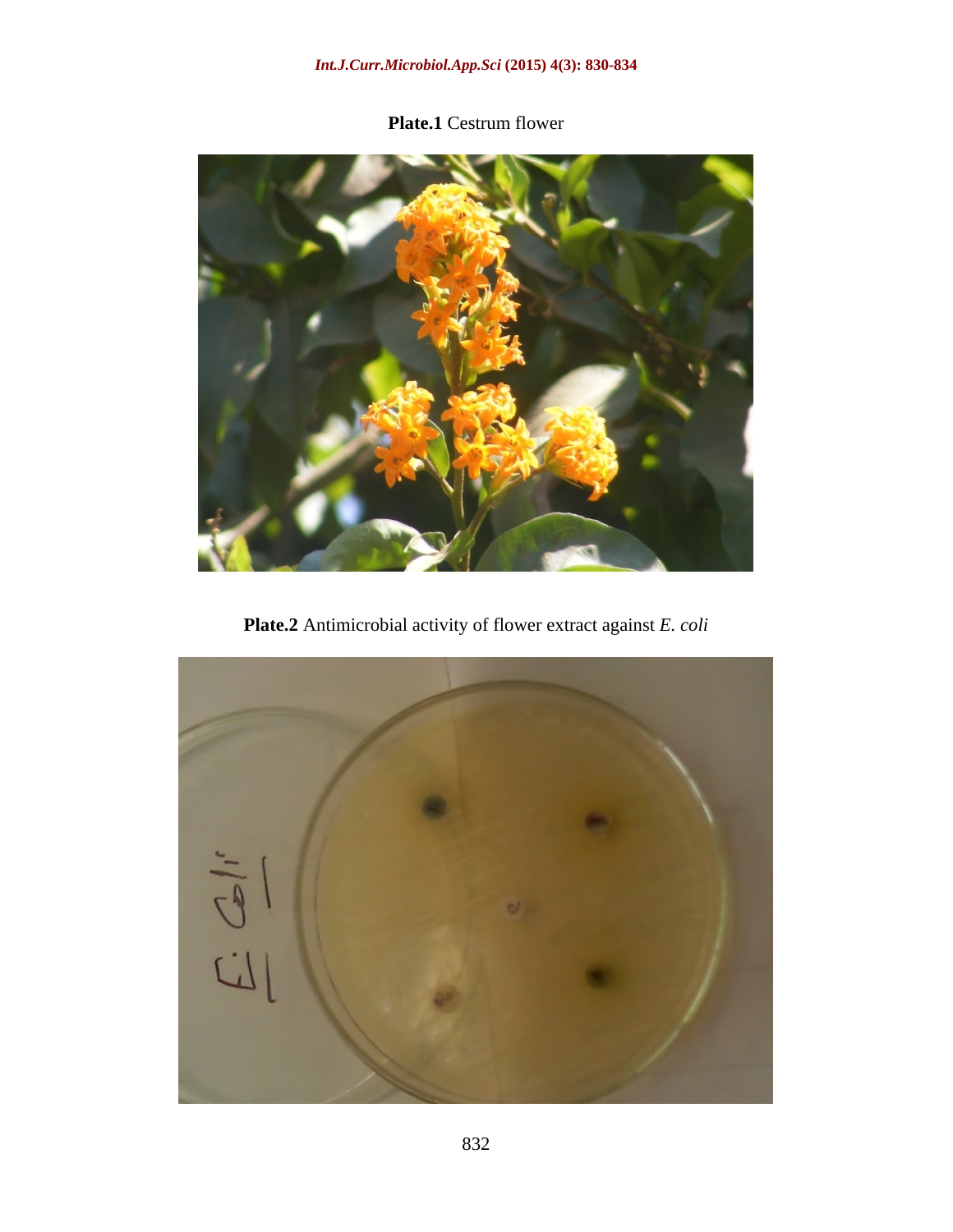

**Plate.3** Antimicrobial activity of flower extract against *Proteus*

**Plate.4** Antimicrobial activity of flower extract against *Pseudomonas*